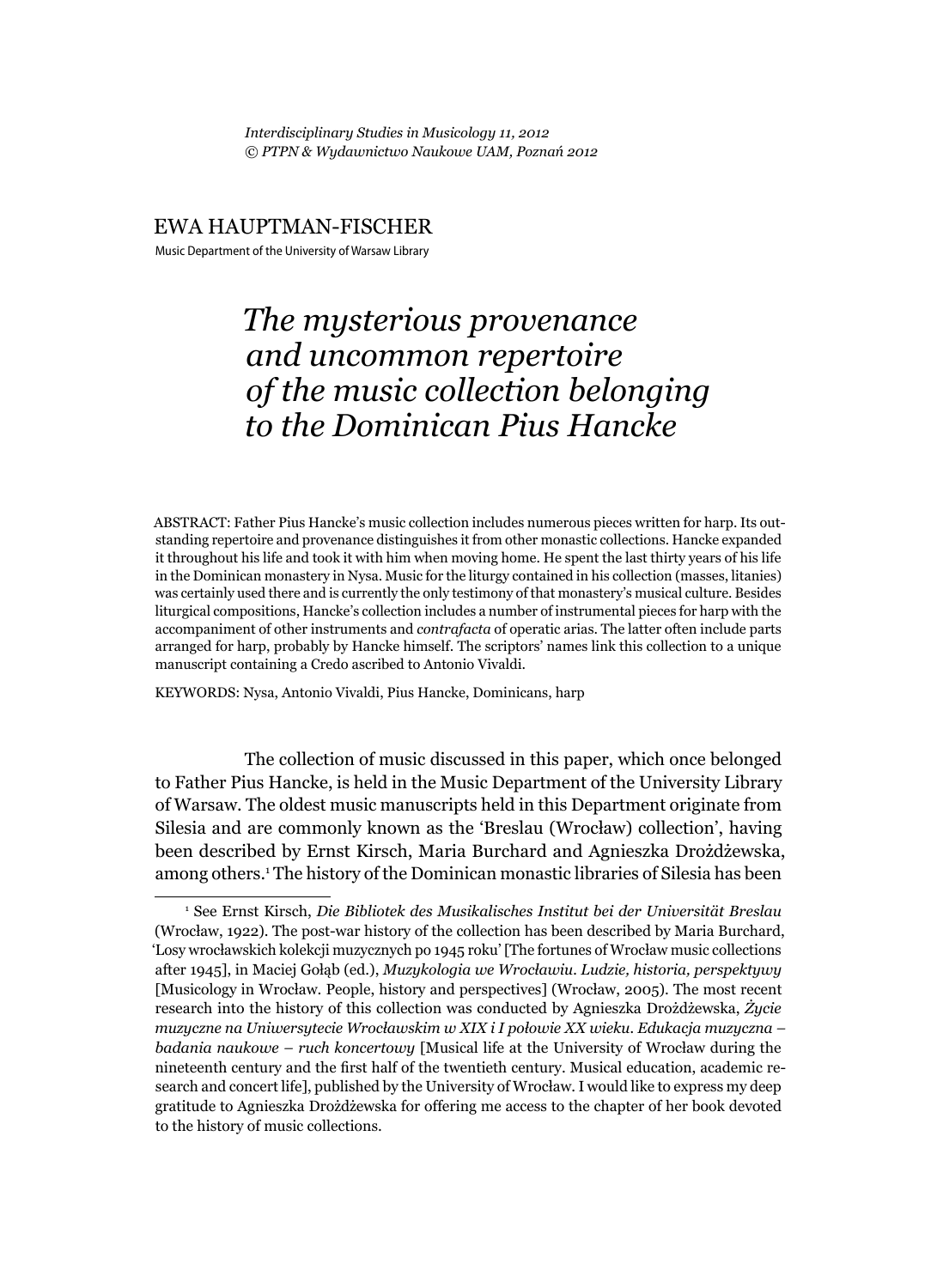documented by Krystyna Zawadzka,2 but she focuses on core library collections supervised by lectors, abbots or preachers, while Dominican liturgical and choir books and music were usually kept in separate collections supervised by cantors.3 The library collections of individual monasteries became scattered: the most valuable books were transferred to public and school libraries, whilst many others were recycled as waste paper.4 The eighteenth-century collection of music belonging to the Dominican Pius Hancke is an extremely interesting set of documents, due to its repertoire and its unresolved provenance. Moreover, its scriptors' names relate it to a unique manuscript of a Credo ascribed to Antonio Vivaldi. Below, some basic facts about Hancke's collection are followed by a presentation of the results of research into the music it contains.

# The collection

At present, the collection consists of 55 manuscripts signed by the Dominican Pius Hancke, most often in the following form: 'Rerum patris/fratris Pii Hancke S.Ord. Praed<sup>m'</sup> (see Figure 1). They include 126 pieces of music, many of them with harp as one of the instruments; one small-sized manuscript contains 46 pieces written for harp or solo harpsichord.5 The abundance of harp repertoire

The collections of individual monastic centres probably became scattered when the Royal Academic Institute for Church Music began gathering Silesian music documents. Manuscripts were arranged not according to their place of origin, but according to genre or composer. That arrangement was transferred, with all the collections, to the then Music Institute at the University of Wrocław (Musikalisches Institut bei der Universität Breslau). This assumption is confirmed by the old shelf-marks Mf and Mq. The first stage in the scattering of the manuscripts involved their arranging according to format: folio or quarto. This arrangement was retained by the Music Department of Warsaw University Library, which in 1952 received a deposit consisting of collections from the Musicology Division of Wrocław University, which in 1945 replaced the above-mentioned German Music Institute. Many manuscripts lack indications of provenance, so the opportunities for discovering the history of the collections of individual monasteries or parishes have been irrevocably lost.

<sup>2</sup> Krystyna Zawadzka, *Biblioteki klasztorne Dominikanów na Śląsku (1239–1810)* [Dominican monastery libraries in Silesia (1239–1810)], (Wrocław, 1999).

<sup>3</sup> Ibid, 92.

<sup>4</sup> Ibid, 87.

<sup>5</sup> BUW, RM 5896. Since all the manuscripts discussed in this paper are held in Warsaw University Library, the abbreviation BUW that usually precedes the shelf-marks of that library's manuscripts is omitted from the remaining part of the paper. The headings of the works in question do not reveal the instruments for which they were written. However, in some pieces it is possible to recognise harpsichord texture, with an oft-repeated left-hand bass. Moreover, the harpist **Maria Christina Cleary** found fingering notation typical of the harp in other pieces. Here, I would like express my sincere acknowledgements to Ms **Cleary** for our conversation and her valuable observations.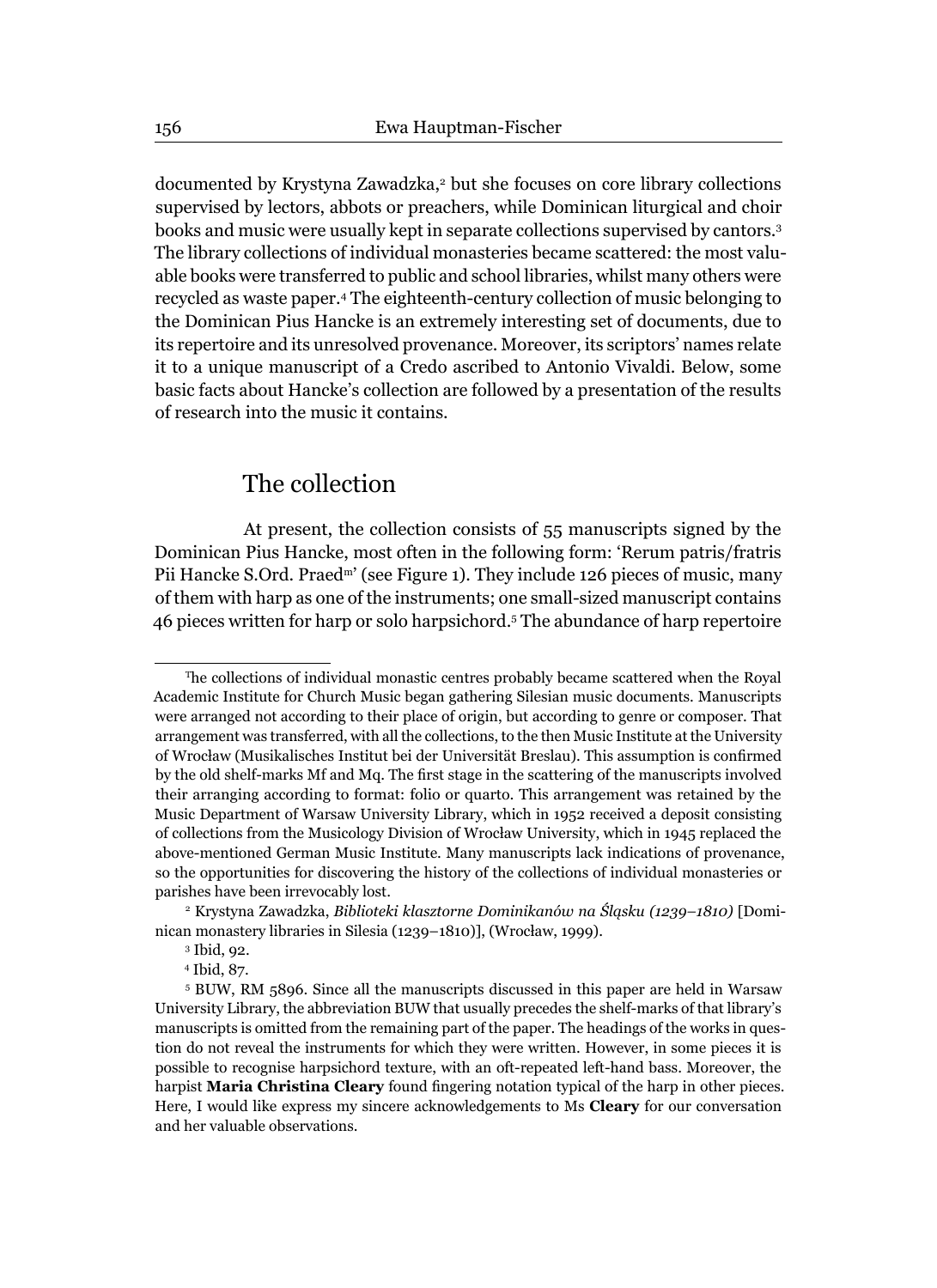distinguishes Hancke's collection among other collections of church provenance. The old shelf-marks prove that the whole collection was more extensive, although Hancke did not enumerate all his manuscripts, assigning shelf-marks only to some. The highest shelf-mark is 157, which confirms that at least that many manuscripts were signed with Hancke's name. Two copies of Hancke's manuscripts later became the property of a certain Weisse, who, in unknown circumstances, acquired several music sources previously belonging to various monasteries and parishes. Unfortunately, Weisse bound most of his music manuscripts with new uniform covers bearing titles and his name, thereby destroying any traces of the sources' original provenance. Weiss's copies of Hancke's manuscripts received the shelf-marks RM 5462 and MS RM 5119; the former was given a new cover with the inscription 'Weisse / Rerum Hancke', whilst the latter bears Hancke's signature on the cover of the organ part. Even if his collection includes any more of Hancke's manuscripts, Weisse irrevocably erased all traces of their first owner.

#### Provenance

The main objective of the current research was to establish the provenance of Hancke's collection, by discovering the monastic centre with which its owner was associated. Such research was postulated in 2004 by Piotr Maculewicz,6 who hoped that it might help establish the provenance of the unique source of a Credo ascribed to Antonio Vivaldi held at Warsaw University Library as MS RM 5046.7 The cover of that manuscript was made and signed by the aforementioned Weisse, whose name, together with those of the scriptors, relates the manuscript in question to Hancke's collection. Those relations were analysed by Maculewicz, who hypothesised that the Credo manuscript was produced probably at the Dominican monastery in Wrocław.<sup>8</sup> This paper completes and verifies Maculewicz's hypotheses and adds new doubts to several questions he posed.

<sup>6</sup> Piotr Maculewicz, '*Unicum* Vivaldiego w zbiorach Biblioteki Uniwersyteckiej w Warszawie' [A unique Vivaldi source at Warsaw University Library], in Szymon Paczkowski (ed.), *Muzyka wobec tradycji. Idee – dzieło – recepcja* [Music and tradition. Ideas, the work and reception] (Warsaw, 2004), 283.

<sup>7</sup> Researchers continue to discuss the attribution of this work. Peter Ryom considers the Credo to be a piece with established authorship and includes it with the number RV 592 in his catalogue of Vivaldi's works, see Peter Ryom, *Verzeichnis der Werke Antonio Vivaldis*, (Leipzig, 1974), 105. Michael Talbot, on the other hand, questions the attribution of this piece to Vivaldi; see Michael Talbot, *Vivaldi* (Oxford, 2000), 151n.

<sup>8</sup> Maculewicz, '*Unicum* Vivaldiego', 282. Maculewicz attempts to establish the place of origin or activity of the source's owner – Weisse. The only clues were the town of Nysa (due to Hancke's ownership mark on RM 5896, 'Pertinet Patri Pio Hancke Ordinis Prædicatorum Nissensis', and the scriptor's signature on RM 5375, 'Spribille a Nissae') and the Dominican Order (on account of Hancke's religious vows). However, Maculewicz doubted that a musical work of such importance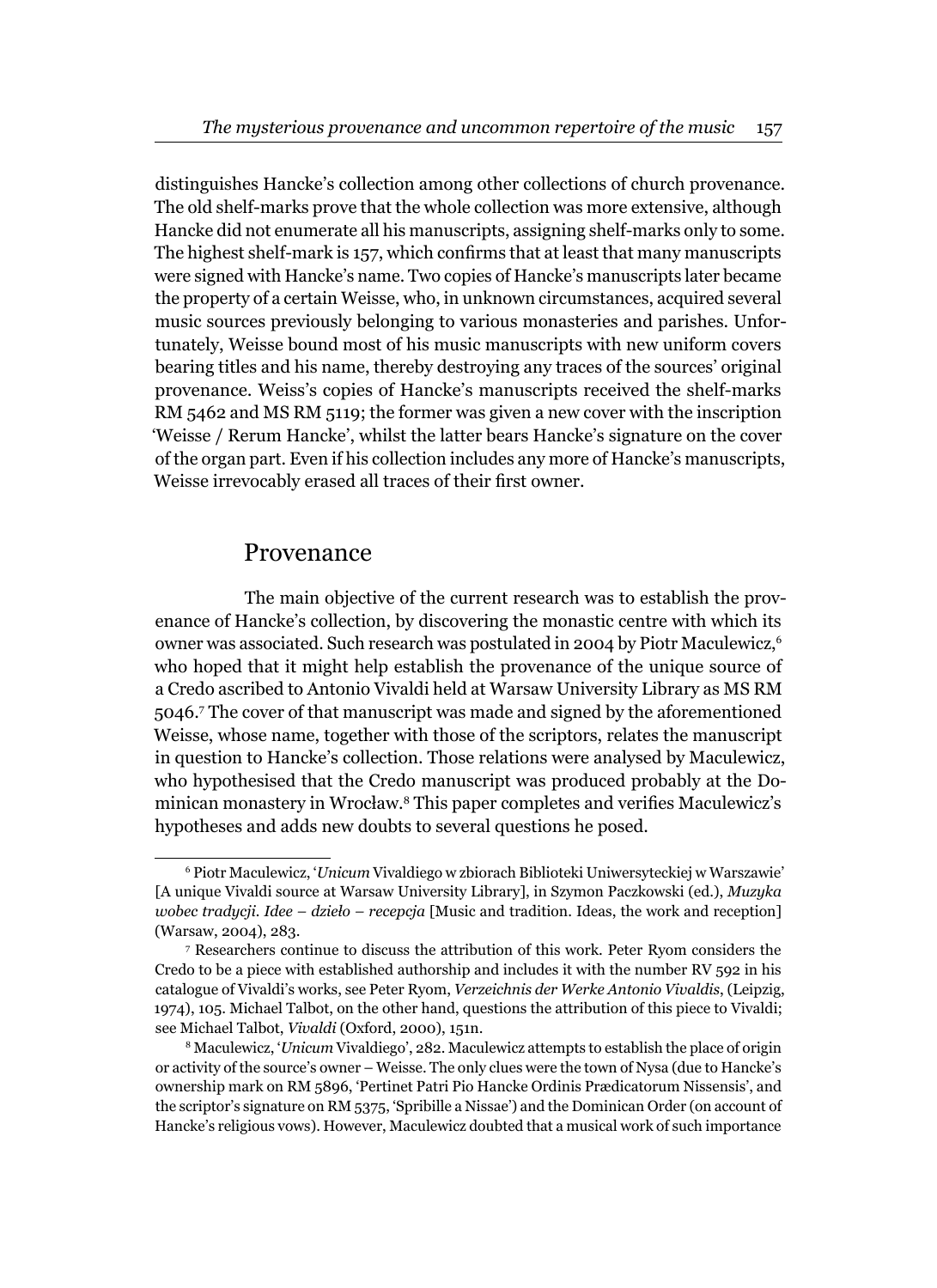The provenance of a given source is most often marked with a signature on the title page. In the case of Hancke's collection, all marks of ownership (except for one manuscript) lack information on the place (town or monastery) for which the manuscripts were copied. This is the second characteristic of Hancke's collection that differentiates it from other eighteenth-century collections of religious music documents. A typical provenance note begins 'Pro choro', followed by the name of the town, sometimes accompanied by the name of a monastery<sup>9</sup> or a parish<sup>10</sup>. If a personal name appears here, it is often followed by a function, which usually involved collecting music;<sup>11</sup> provenance markings include the names of choirmasters (regens chori) and organists. Monastic manuscripts rarely bear the owners' personal names, as they simply belonged to the monastery.

Hancke's collection offers several hints to the place with which its owner could have been associated. A single geographical annotation is placed on manuscript RM 5896: 'Pertinet Patri Pio Hancke Ordinis Prædicatorum Nissensis'. That phrase encouraged me to browse the subject literature in search of that Dominican monastery. Valuable information found in a work published by the historian and priest Kazimierz Dola, in 2009,<sup>12</sup> covers the history of the monastery and contains short biographical notes on the monks, including the abbot Pius Hancke:<sup>13</sup>

– Pius Hancke was born between 1711 and 1715, in Witków, near Kamienna Góra;

– in 1734, he entered a Dominican monastery;

– in 1737, he took religious vows and holy orders at the Church of Saint Giles in Wrocław (8 September 1737);

– from 1756 to 1757, he was a castle chaplain on the Larisch family estate in Kamień Śląski;

– in 1761, he worked as a sacristan at the Dominican monastery in Opole;

– on 29 September 1764, he was appointed abbot of the Nysa monastery and arrived in Nysa, where he stayed until his death, in 1798.

This information rectifies Maculewicz's hypothesis that Hancke, initially associated with the town of Nysa, later moved to a larger Dominican centre (e.g.

could have been performed at the rather small monastery in Nysa. Based on the current state of research, he hypothesised that Pius Hancke came from Nysa but was later associated with some larger Dominican convent, for instance in Wrocław, where he encountered the scriptors who copied the alleged Vivaldi manuscript. In fact, it is the Dominican monastery in Wrocław that Maculewicz identifies as the place of origin of the source of Vivaldi's Credo.

<sup>9</sup> For instance, RM 4457/8: 'Chori Lubensis'.

<sup>10</sup> RM 5048: 'Chori S: Mathia'.

<sup>&</sup>lt;sup>11</sup> For instance, copies of title pages: RM 4208/1, 'Comparavit pro Choro BVM Fran: Xav: Nitsche pt: R[egens] Ch[ori]. 1768'; RM 4454, 'Ex partibus: G.[edeon] R[iedel]. Rect. Music. Chor. Trebnicens'.

<sup>12</sup> Kazimierz Dola, *Dominikanie w Nysie 1749–1810* [The Dominicans in Nysa 1749–1810)] (Opole, 2009).

<sup>13</sup> Ibid, 116–117.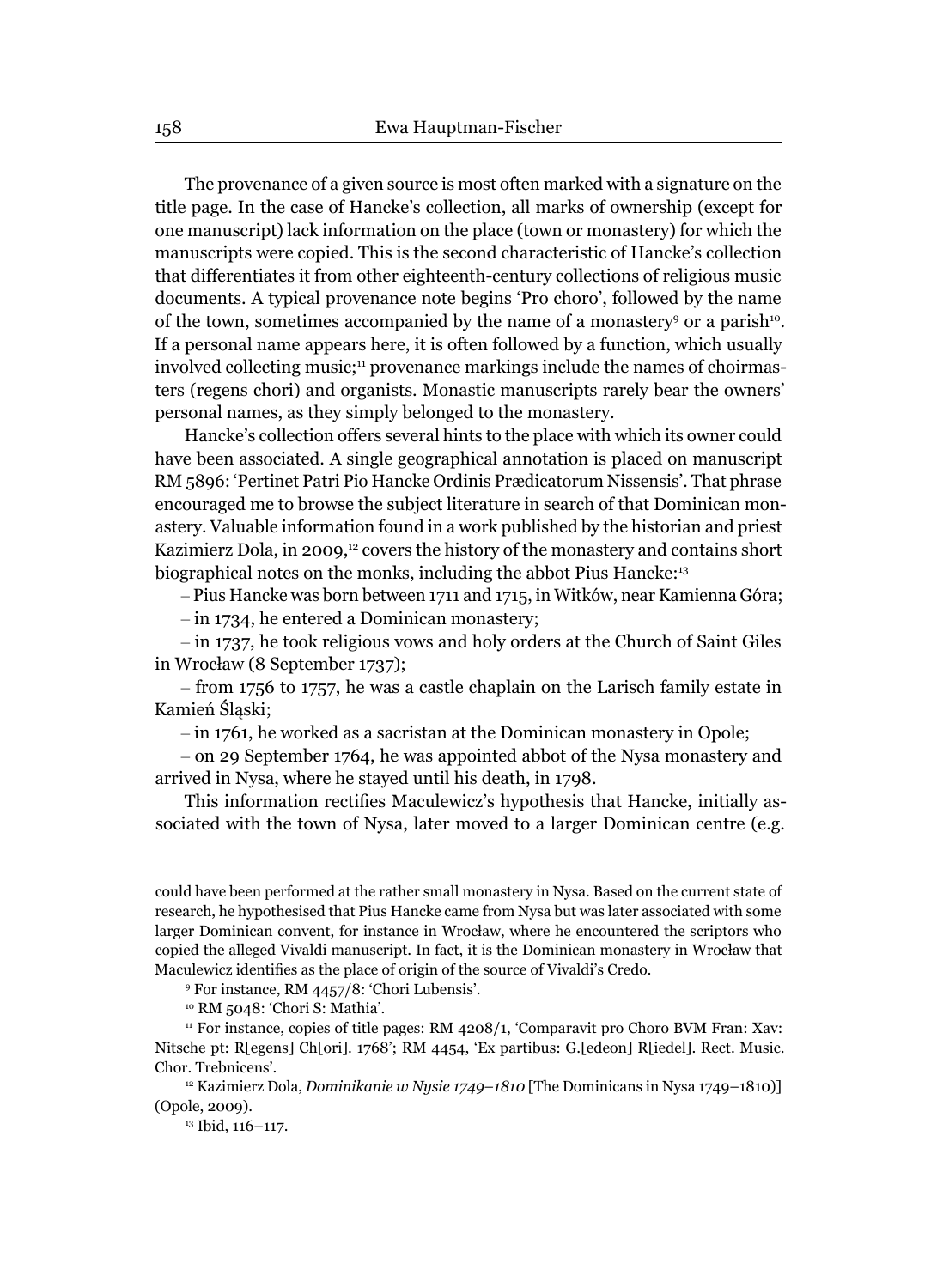Wrocław). In fact, it was Nysa which the monk was associated with for thirty years until his death.

Other provenance information indirectly proves that Hancke stayed for some time in Opole. Two manuscripts bear the following annotation (postdating their titles): 'Ad usum Chori Oppoliensis ad S.S. N.N. Georgi et Adalbberti'.14 This means that Hancke borrowed this music for the Opole monastery either while he was staying there or on some later occasion.<sup>15</sup>

The last little hint comes from the back of the title page of manuscript RM 6681: a hay collection receipt, issued in 1746, in Karlubitz.16 This manuscript might date from the period when Pius Hancke was staying at the Larisch palace in Kamień Śląski.17

Hancke's service on the Larisch estate extended the hypothesised time-frame of Hancke's stay in Opole beyond the originally postulated year of 1761 – the only date confirmed in historical sources at that time.<sup>18</sup> In 1743, Magdalena Engelburg-Kriszkowitz von Larisch, the owner of the palace in Kamień Śląski, signed a contract with Father Gonzales Schreinitzer, prior of the Dominican monastery in Opole, for a Dominican monk to work on the estate as a chaplain, his duties to include the daily celebration of a mass in the palace chapel. Both the monk and the monastery were paid 30 guldens a year,<sup>19</sup> and the chaplain lived at the palace. It is highly likely that Kamień Śląski hosted a monk from Opole, as it was Opole monastery that received payment for sending a priest to the Larisch palace. It may be assumed, then, that Pius Hancke went from Opole to Kamień Śląski and returned to Opole when his contract with the Larisch family expired. Later, he may have left Opole monastery for Nysa.

## Dating of manuscripts

Provenance signatures placed in the bottom right corner of the manuscripts reflect the following stages of Dominicans' monastic life:

<sup>17</sup> I would like to offer my sincerest gratitude here to Aleksander Larysz for his consultation concerning the Larisch estate during the eighteenth century.

<sup>–</sup> frater (brother – a monk before taking holy orders)

<sup>&</sup>lt;sup>14</sup> RM 4993 and RM 5514.

<sup>15</sup> Warsaw University Library is in possession of the title page of a manuscript without any shelf-mark that was owned by Johannes Georg Hancke. It bears the identical phrase 'Ad usum Chori Oppoliensis ad S.S. N.N. Georgi et Adalberti'. Johann Georg Hancke might have been related to Pius Hancke.

<sup>&</sup>lt;sup>16</sup> Karlubitz (now Karłubiec) is a district of the town of Gogolin, 30 kilometres from Opole and 10 kilometres from Kamień Śląski.

<sup>18</sup> Dola, *Dominikanie*, 117.

<sup>19</sup> Franciszek Grabelus, *Dzieje parafi i św. Jacka w Kamieniu Śląskim* [History of the parish of Saint Hyacinth in Kamień Śląski] (Opole, 2005), 62, 84–85.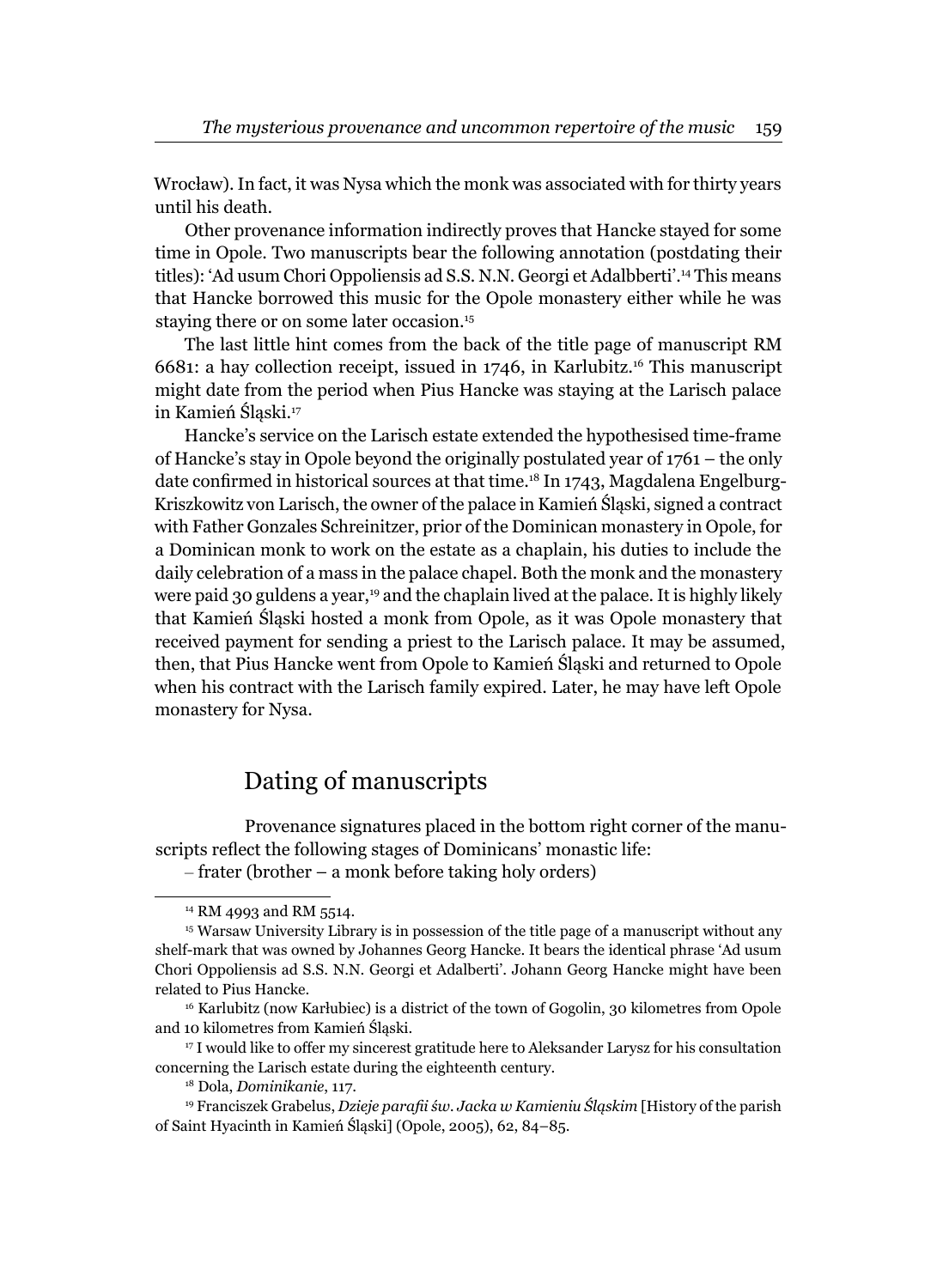– pater (father – a monk after taking holy orders)

– profes (a monk who took religious vows, usually followed by holy orders)

Unfortunately, despite the known date when Pius Hancke took his religious vows and holy orders (1737), the dating of the manuscripts from his collection cannot be based on the word 'pater' or 'frater'. The music owned by **frater** Hancke includes manuscripts made later than 1737, when he might have signed them 'pater'; for instance, the ownership marking on RM 5454 reads 'Fratris Pÿ Hancke Ordinis Praed'm 1769'. In this context, the words 'pater' and 'profes' may only be used to establish the year 1737 as the *terminus post quem*. It became possible to establish the *terminus post quem* for eleven manuscripts containing operatic arias by Hasse, Giacomelli and Graun when the dates of the composition or first staging of individual operas became known.

Only five manuscripts bear original dates:

- RM 5632 (1737)
- RM 5285 (1764)
- RM 5165 (1767)
- RM 5454 (1769; scriptor Spribille [from Nysa]<sup>20</sup>)
- RM 4488 (1771; corrector Joseph Wolf, associated with Wrocław)

Researchers consider sources produced after 1764 to be particularly important, as that was the year Pius Hancke became superior of Nysa monastery (vicariate).21 The vocal and instrumental repertoire recorded in those manuscripts was intended to be performed during the liturgy, and it was probably used for that purpose. Thus the manuscripts in question become direct, though previously unknown, testimony of musical culture at the eighteenth-century Dominican monastery in Nysa.

Analysis of the title pages resulted in the further identification of eleven of Hancke's 'Nysa manuscripts' (produced while he was living there). His collection is divided into two subsets based on the handwriting used in the provenance notes, the difference being clearly visible not in individual letter strokes but in the duct itself. The title pages of seven other manuscripts are written with an identical duct to that of two manuscripts discussed above: RM 5165 (dated to 1767) and RM  $5285$  (1764),<sup>22</sup> and so one can hypothesise that all these manuscripts were produced during the same period, after 1764, when Pius Hancke was resident in Nysa.

<sup>&</sup>lt;sup>20</sup> This scriptor signed his name in RM 5375 (not included in the Hancke collection) as 'Spribille a Nissae'. 21 Throughout its existence (1749–1810), Nysa monastery was dependent on the Dominican

monastery in Wrocław. It was not an independent monastery, but a vicariate, and the father superior was subordinate to the Wrocław prior. See Dola, *Dominikanie*, 59.

<sup>&</sup>lt;sup>22</sup> RM 5298, RM 5465, RM 5518, RM 4457/22, RM 5442, RM 5496 and most importantly RM 5302.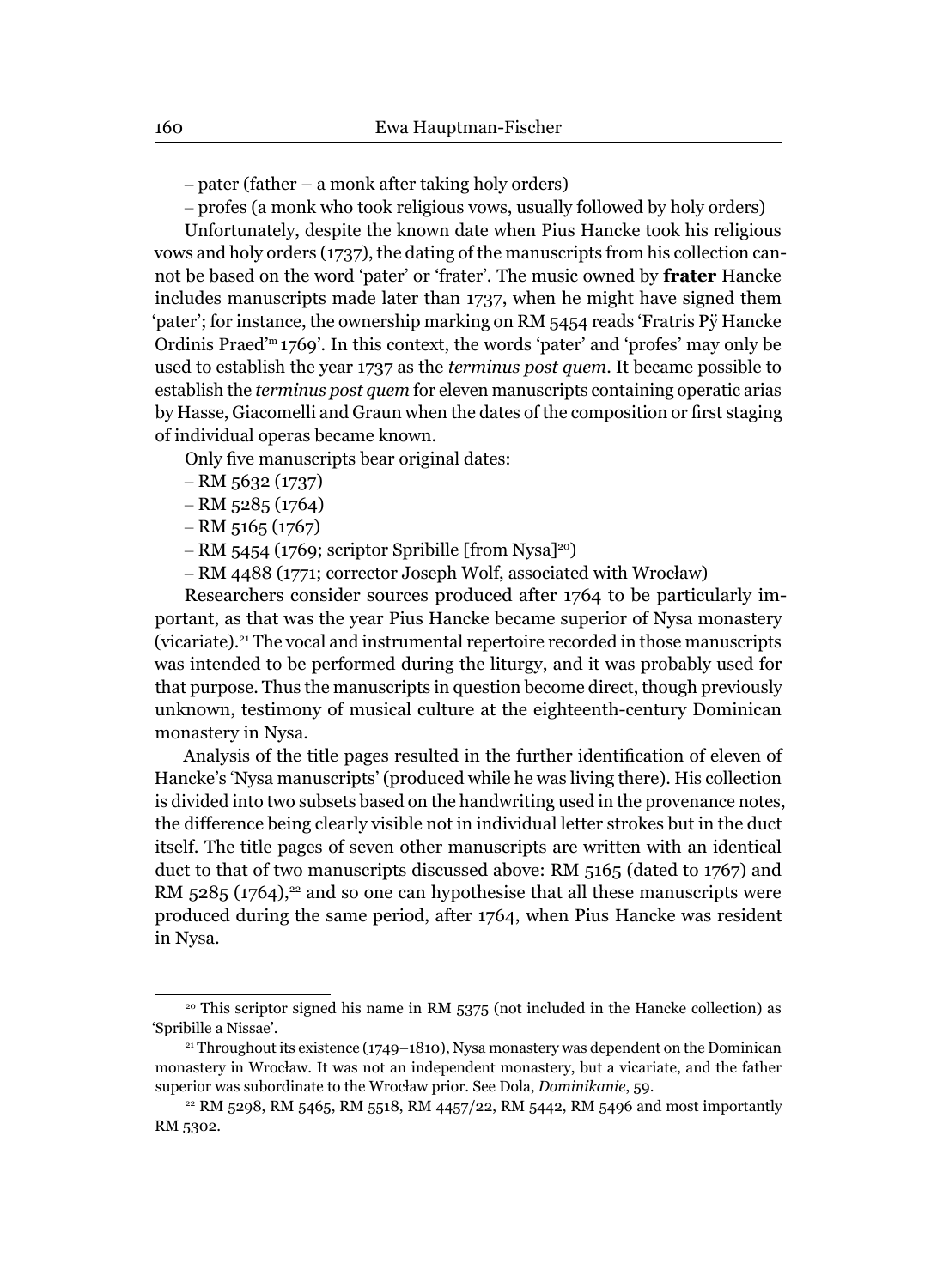### **Scriptors**

Hancke's manuscripts were compiled by a considerable number of scriptors, fourteen of whom signed the sources they copied. Some manuscripts also bear the signatures of proofreaders. The three most intriguing names of proofreaders of RM 5302 (probably produced in Nysa after 1764) are Johannes Böhm, Michael Krusche and Joseph Piechatzeg.23 Identical names appear on the copy of Vivaldi's Credo (RM 5046). $^{24}$  However, all attempts at discovering who they were and where they worked have come to nought.<sup>25</sup> The only possible hypothesis at present is that they were related somehow to Nysa during the last thirty years of the eighteenth century. It is also worth noting here that the harp manuscript RM 5650 was owned by Michael Krusche (Joannes Michael Krusche).26 The fact that both Hancke and Krusche owned pieces written for harp may confirm their shared interest in that instrument, which was rather uncommon in monasteries.

The last interesting 'Nysa' manuscript (RM 4488) may prove that Pius Hancke ordered copies of music in Wrocław. This manuscript was corrected by Joseph Wolff, scant information on whom is included in some other manuscripts, unrelated to Hancke's collection. Those sources confirm Wolff's activity as a scriptor and editor for nearly twenty years. His first manuscripts, dated  $1753-1755$ , are related to St Matthias's church,<sup>27</sup> at a time when Wolff was studying at the nearby Jesuit academy. In 1755, he was a second-year student in philosophy and a violinist at St Mattias's.28 Subsequent manuscripts produced by Wolff appear in the years 1770–1771, and they are associated with the following:

- the Augustinian Church 'on the sands' in Wrocław, $29$
- the Norbertine church of St Vincent in Wrocław,30
- Hancke's collection31.

<sup>&</sup>lt;sup>23</sup> Those three names appear in three manuscripts: RM 5302, from the Hancke collection; RM 5360 and RM 5046, not belonging to that collection.

<sup>24</sup> The remaining names are Simon Lamatz, Johannes Furoschek, Peter Kreitzer and Anton Voitala.

<sup>&</sup>lt;sup>25</sup> In order to consider this research complete, Silesian archives should be searched as well. The scriptors in question might have performed other functions in the monastery or the parish, with writing out music an additional task; this might be reflected in archival documents. This research will be conducted when the Weisse collection has been fully catalogued in the RISM.

 $26$  RM 5360. RM 5375, copied by Spribille of Nysa, was proofread by  $\ddot{J}$ . M. K.', possibly Johannes Michael Krusche. This might be proof that Krusche worked in Nysa.

<sup>27</sup> RM 4380, RM 4726, RM 4770, RM 5241, RM 4165, RM 5338.

<sup>&</sup>lt;sup>28</sup> RM 5338, signature beneath the second violin part: 'Descripsit Josephus Wolff. Fidicen ad S. Mathiam. Ph[ilosoph]us in annum 2dum. Anno 1755'.

<sup>29</sup> RM 4978 dated to 1770,

<sup>&</sup>lt;sup>30</sup> RM 4606, dated to 1771. The Norbertine church of St Vincent was located near the Dominican monastery of St Adalbert.

<sup>31</sup> RM 4488, dated to 1771.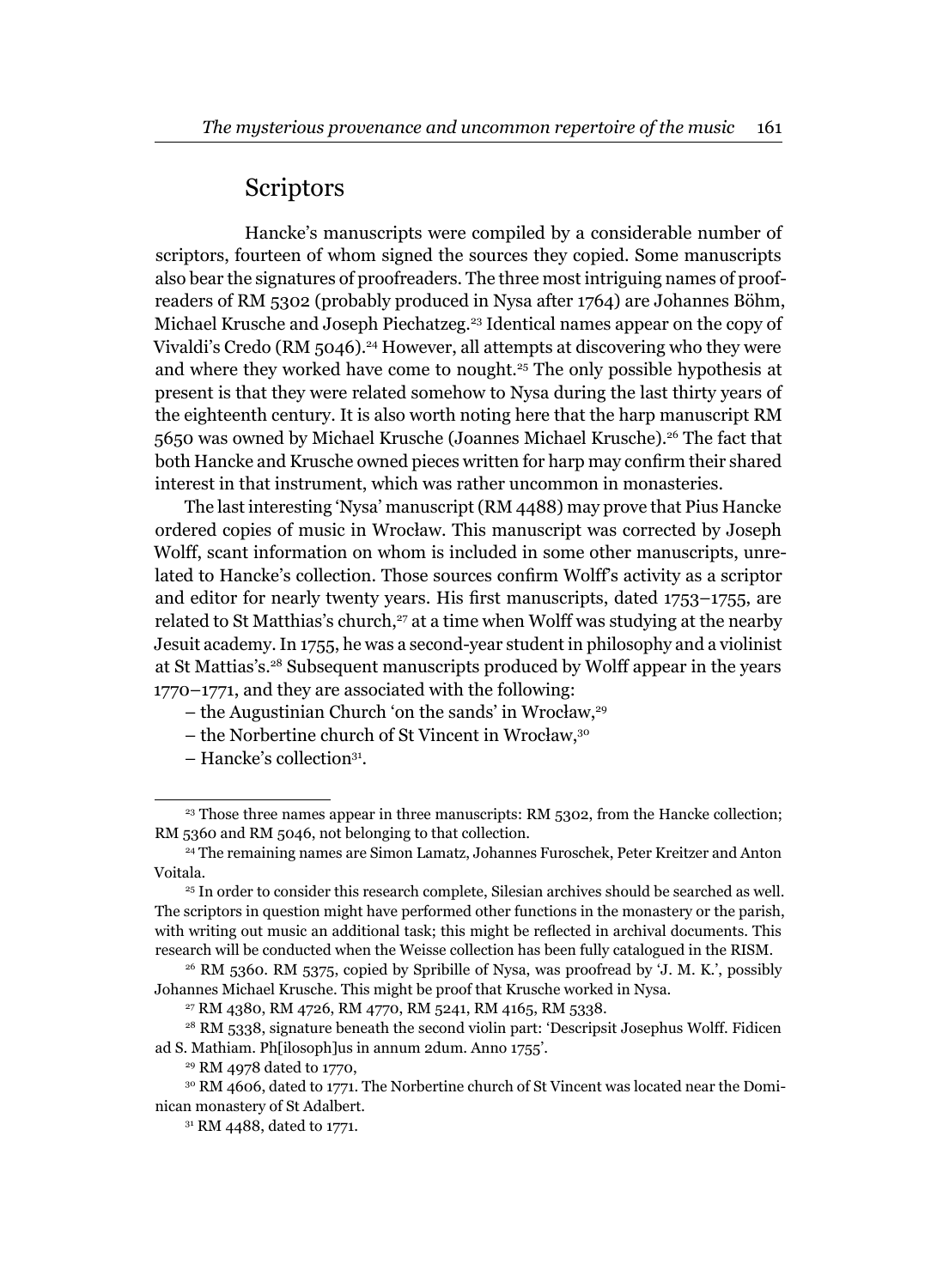Pius Hancke must have visited Wrocław regularly, due to his function in the Nysa monastery and his dependence on the prior of Wrocław monastery. During those visits, he probably ordered copies of music he wished to include in his own collection.

# Hypothetical Nysa manuscripts

Sources most probably copied when Pius Hancke was father superior of Nysa vicariate complete the information gathered by Father Kazimierz Dola. Based on a report from *c*.1800 on musicians' remuneration, he concluded that the monastery ensemble comprised ten-twelve people, besides the organist and the cantor.32 Father Dola also lists all the forms of worship performed in Nysa monastery, the most important of which were as follows:

– a solemn chanted mass accompanied by the musicians and followed by a procession, celebrated twice a week, on Tuesdays and Saturdays,

– a solemn rosary prayer led by the cantor and sung by two alternating choirs on Sundays and feast days,

– chanted devotions composed by Saint Vincent Ferrer,33

– a mass with solemn requiem for all deceased Dominican sisters and brothers, celebrated once a month,

– the Compline (particularly important in the Dominican Rite) – an evening breviary prayer with the focus on its ending (usually sung), that is, the antiphon *Salve Regina*. If monks were unable to sing in the Compline choir, they tried to arrive at least for the antiphon. Many Dominican monasteries rang their bells before *Salve Regina* was sung.34

The extant manuscripts are mostly connected with the liturgy; some of them have two different texts written under the melody. The repertoire covers the following:

– 3 Litanies of Loreto,

– 2 masses,

- an Epiphany offertory,
- 4 antiphons *Salve Regina,*

 $32$  The organist received 8 thalers, the cantor 6 thalers, and the remaining musicians shared 52 thalers. See Dola, *Dominikanie*, 77.

<sup>33</sup> In 1773, Father Pius Hancke wrote that these devotions had a very long tradition in Nysa: 'a multis annis cantatur'. See Dola, *Dominikanie*, 78. They consisted of the rosary, sung in front of the Holy Sacrament, a sermon and a mass, and they were performed on seven successive Fridays preceding a liturgical recollection of St Vincent.

<sup>34</sup> Bogusław Prawdota, *O Liturgji Dominikańskiej* [On the Dominican liturgy] (Lviv, 1931), available online: http://www.dominikanie.com/olitop.htm**,** accessed 28 November 2011.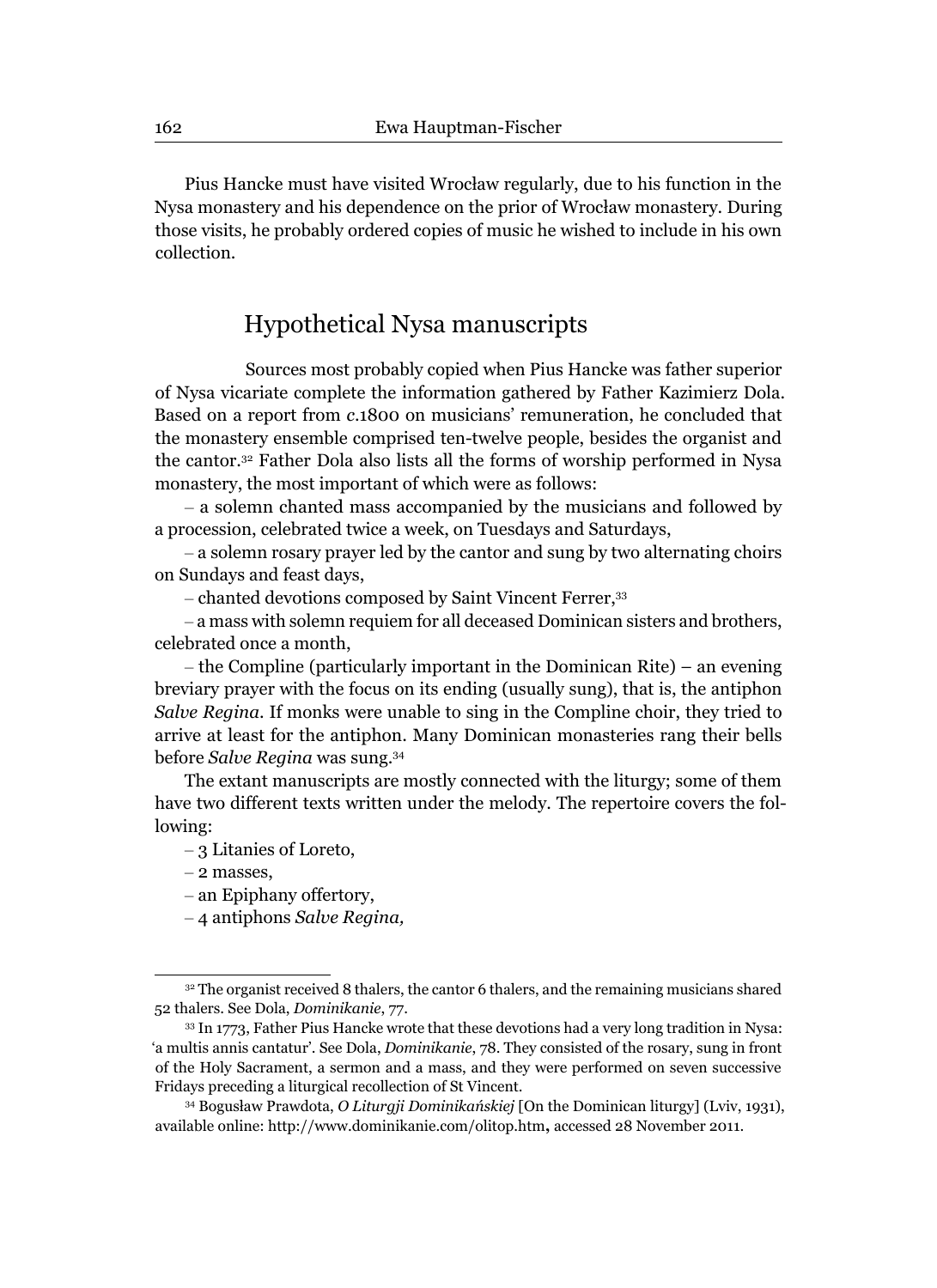– 2 arias de tempore (*O quam suavis, Domine*, an antiphon sung on Corpus Christi before the Magnificat during first Vespers; *Hic Deum adorate devoti cli*entes, probably a free paraphrase of a biblical text),<sup>35</sup>

– an aria with double text (the Latin antiphon *Veni sancte Spiritus, reple tuorum corda fi delium*; the German passion cantata *Wo bleibst du denn so lange*),

– an aria for a name-day, with non-liturgical text in German.

The relatively scarce sources do not allow the researcher to establish the lineup of the ensemble, in particular in its chronological aspect, but it is possible to list the instruments used for individual works. Most manuscripts were written for just a few instruments:

- voice or choir, two violins and organ (so-called **Kirchentrio**):
	- 3 litanies written in three manuscripts: RM 5285, dated 1764, RM 5302, RM 5298,
	- an occasional aria from RM 5518,
- two manuscripts for a small line-up plus **viola**:
	- RM 5465, containing the antiphon *Salve Regina*,
	- RM 4457 /22 (two arias de tempore),

the basic line-up plus **cello** is used in a source dated to 1769, RM 5454, with two antiphons *Salve Regina*,

the classical *Kirchentrio* plus two **clarino trumpets** is used in RM 5165 (dated to 1767), which includes a solemn mass,

the above-mentioned line-up plus **kettledrums** appears in RM 5442, which includes an Epiphany offertory,

the small line-up plus two pairs of wind instruments – clarino trumpets and **horns** – is used in the mass from RM 4488, dated to 1771,

a very unusual line-up is found in RM 5496, with a double-text aria written for soprano, viola, **violone**, **bassoon**, **two flutes** and **two harps**.

Conclusions regarding the instruments owned by the Nysa monastic ensemble may only be reached on the basis of manuscripts bearing dates. The ensemble had a basic line-up, called 'small' in this paper, consisting of organ and two violins. The manuscript dated to 1769 contains cello parts, and the source dated to 1771 shows the small line-up extended with two pairs of wind instruments – horns and clarino trumpets; these forces are typical of an eighteenth-century monastic ensemble. It may be assumed, then, that during the 1770s the Dominican monastery in Nysa finally acquired a full-scale ensemble with forces typical of eighteenth-century monastic ensembles.

The manuscript RM 5496 is interesting for other reasons, too. The instruments used here indicate that this work was played in the monastery, but not during the liturgy. The parts for two harps are particularly surprising. One may assume that Father Hancke was one of the harpists, but who was the other? Another monk,

<sup>35</sup> Both arias are *contrafacta* of operatic arias by C. H. Graun; see RISM A/II:300.510.991.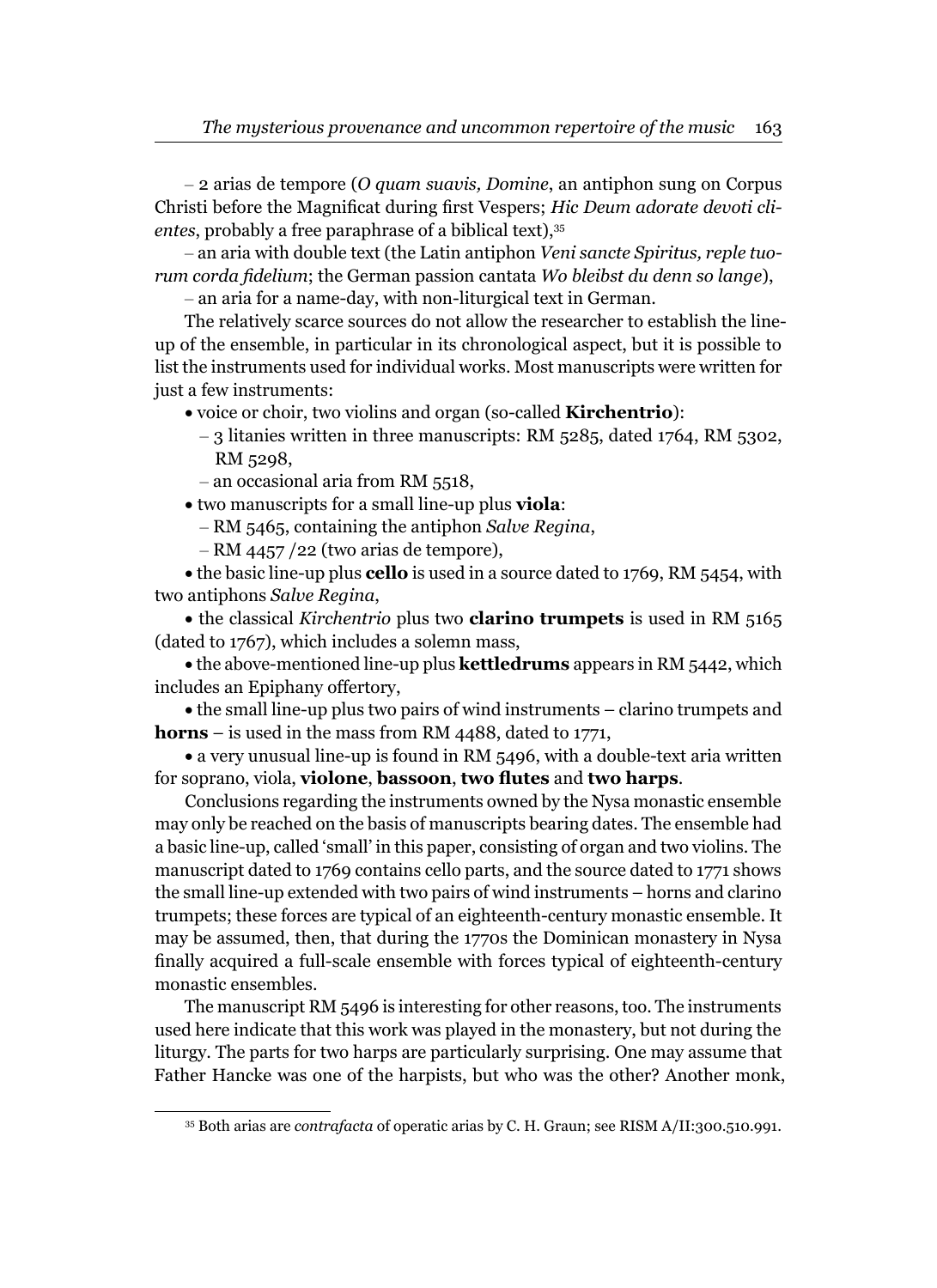possibly the owner of the harp manuscript mentioned earlier, Johannes Michael Krusche?

Most of the musical works in the manuscripts in question are anonymous; only two arias from RM 4457/22 have been identified, both written by C. H. Graun, and both *contrafacta* of operatic arias, the operas in question being *Demofoonte* and *Catone in Utica.*

# The remaining manuscripts

Many of the manuscripts collected by Father Pius Hancke are written for harp.36 RM 5896 contains forty-six small pieces, some written for that instrument.37 Moreover, Hancke's collection includes nine manuscripts with instrumental sonatas and concertos written for a chamber ensemble of up to six instruments including harp. Unfortunately, none of them has been identified in the RISM database. The earliest manuscript in the collection, RM 5632, is dated 1737 by the scriptor and, interestingly, contains a very simple part for harp compared to similar parts in other manuscripts clearly requiring more advanced skills of the musician. In general, the right-hand parts are far more difficult than the left-hand parts. The melodic line is played with the right hand, with a relatively simple left-hand accompaniment. In some cases, the left-hand part duplicates the basso continuo part.38 The most demanding left-hand part, found in an anonymous *Concerto ex C*, 39 is independent of the organ's basso continuo part and is rhythmically diversified, with a number of semiquaver passages of a few bars each. In the instrumental pieces, the harp is treated as a solo instrument, sometimes even a leading one. In a *Concerto ex D*, <sup>40</sup> the harp and the violin have interesting equivalent parts, played mostly in unison, but the harp is assigned a number of solo parts several bars long while the first violin pauses. RM 6681 shows a very interesting line-up of solo instruments: harp, transverse flute and horn. It is the only piece where the left hand of the harp plays basso continuo. The harp and flute parts resemble each other; in many places, the instruments play in unison. However, in places where the flute part has passages in a lower register and longer rhythmic values, the harp

<sup>36</sup> The extant manuscripts contain two names: 'harpa' and 'cithara' or 'cythara'. Doubts in the case of the second instrument are dispelled by the sources which bear the name 'cithara' on their title page, while the 'harpa' part may be found inside; for example, RM 5616, RM 6681. It is certain that Hancke used both names to describe one instrument only: the harp.

<sup>37</sup> The collection consists of a number of minuets, fantasias, preludes, fugues, polonaises, arrangements of German church chants, two sonatas, one concerto and an arrangement of the third part of a Symphony in D major by C. F. Abel (the only work identified by the author).

<sup>&</sup>lt;sup>38</sup> See, for instance, RM 4490: a sonata for harp, violin and basso continuo.

<sup>39</sup> RM 5636, a concerto for harp, two violins, viola, cello obligato and basso continuo.

<sup>40</sup> RM 5637, a concerto for harp, two violins and basso (basso voice lost).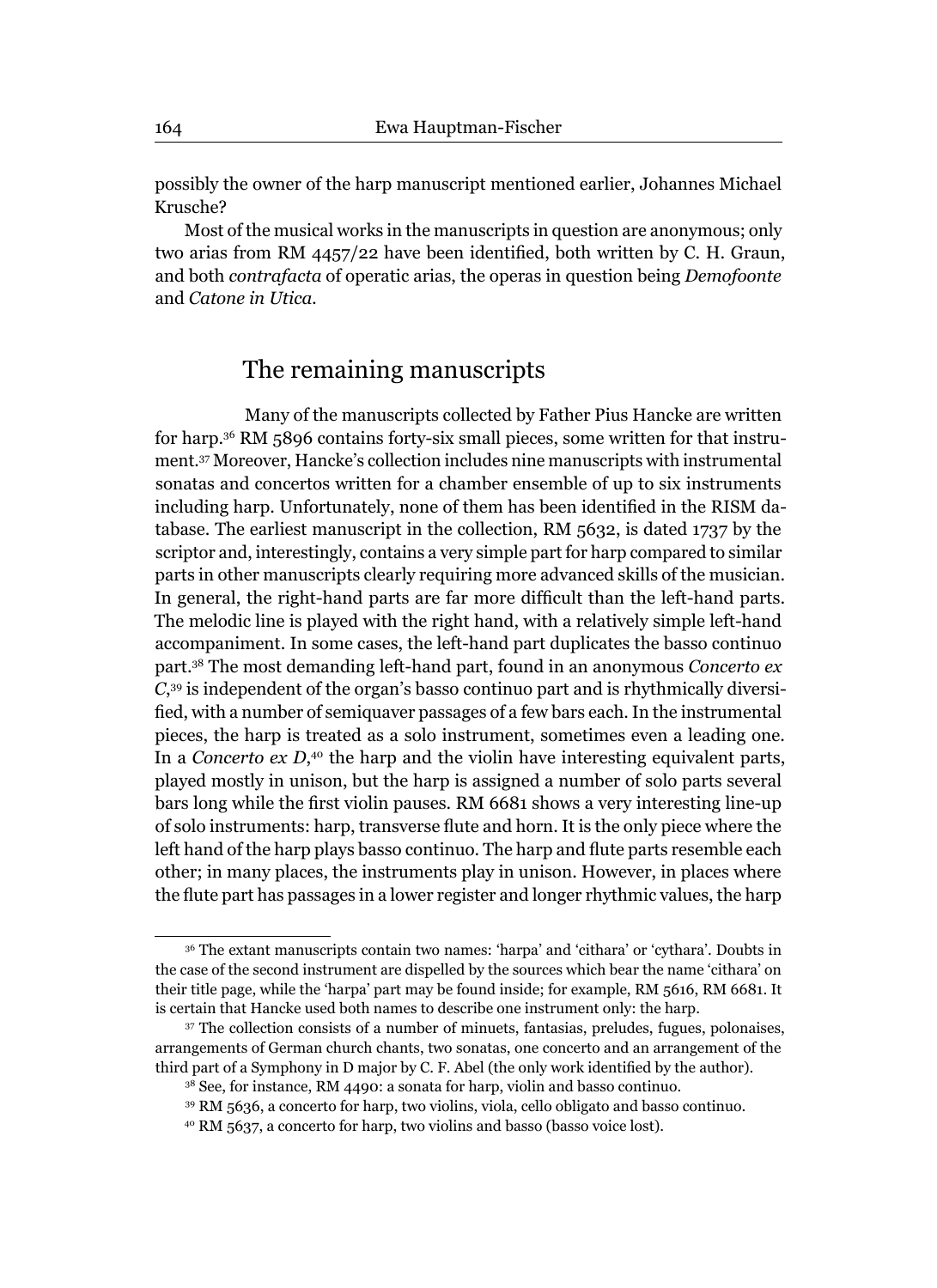is treated as a solo instrument. Interestingly, the horn does more than just provide an harmonic outline; it is a fully independent part, requiring advanced skills of the musician. Did Pius Hancke have specific musicians in mind when ordering copies of this music? Was the manuscript produced when Hancke was staying on the Larisch estate and playing music for the Larisch family?

The presence of the harp is not surprising in the case of instrumental pieces that originally may have been works for harp or – as is more probable – original arrangements by Pius Hancke or the scriptors he commissioned. The nature of these arrangements indicates that they are adaptations of the part played by another instrument, probably a keyboard instrument.

Similar arrangements can be found in the vocal-instrumental music, in particular opera arias and *contrafacta*. In the manuscripts where the basso continuo part was not copied, it was replaced by the harp. For instance, in RM 5664 and RM 5665, with Italian arias by Geminiano Giacomelli from the opera *Nitocri regina d'Egitto*, the harp's left hand plays basso continuo and the right duplicates the part of the violin. The only enhancement of the melody is its moving in parallel (mostly upper) thirds.41

In the sources where the basso continuo instruments were copied out, the arrangements of the harp part take on various forms. The simplest of them is found in RM 5661, with a *contrafactum* of an aria from Johann Adolf Hasse's opera *Alfonso.*42 The harp's right hand duplicates the violin and the left duplicates the basso continuo, executed here by the organ.

Very rarely in Hancke's collection is the harp reduced to the role of a chordal instrument with the task of providing harmonic outline. The first such case is found in RM 5342, where the line-up has solo violin as the leading instrument, accompanied by harp. The second case is RM 5496, discussed earlier, which has parts for two harps, the second providing a simple chord accompaniment and the first playing as a melodic instrument, often in unison with the flute. The left hand of the first harp duplicates the basso continuo played by the bassoon and the violone.

The most interesting harp part appears in another arrangement of a Giacomelli aria from *Nitocri regina d'Egitto* (RM 5515). Although the left hand duplicates the bass voice here, the right hand is a successful addition to the violin part. At first, the harp provides harmonic chord accompaniment for the concertante violin, but gradually it becomes an equivalent instrument, playing the same melody as the violin, sometimes raised by a third. In addition, the harp often plays harmonic intervals or complete chords here.

Hancke's collection stands out from other church collections due to the numerous pieces written for the harp – an instrument rarely used in monasteries. Also

<sup>41</sup> The RISM database contains approximately thirty copies of extracts from the opera in question. None of them includes a harp part.

<sup>42</sup> There is no harp in the opera; see RISM A/II: 270.000.668.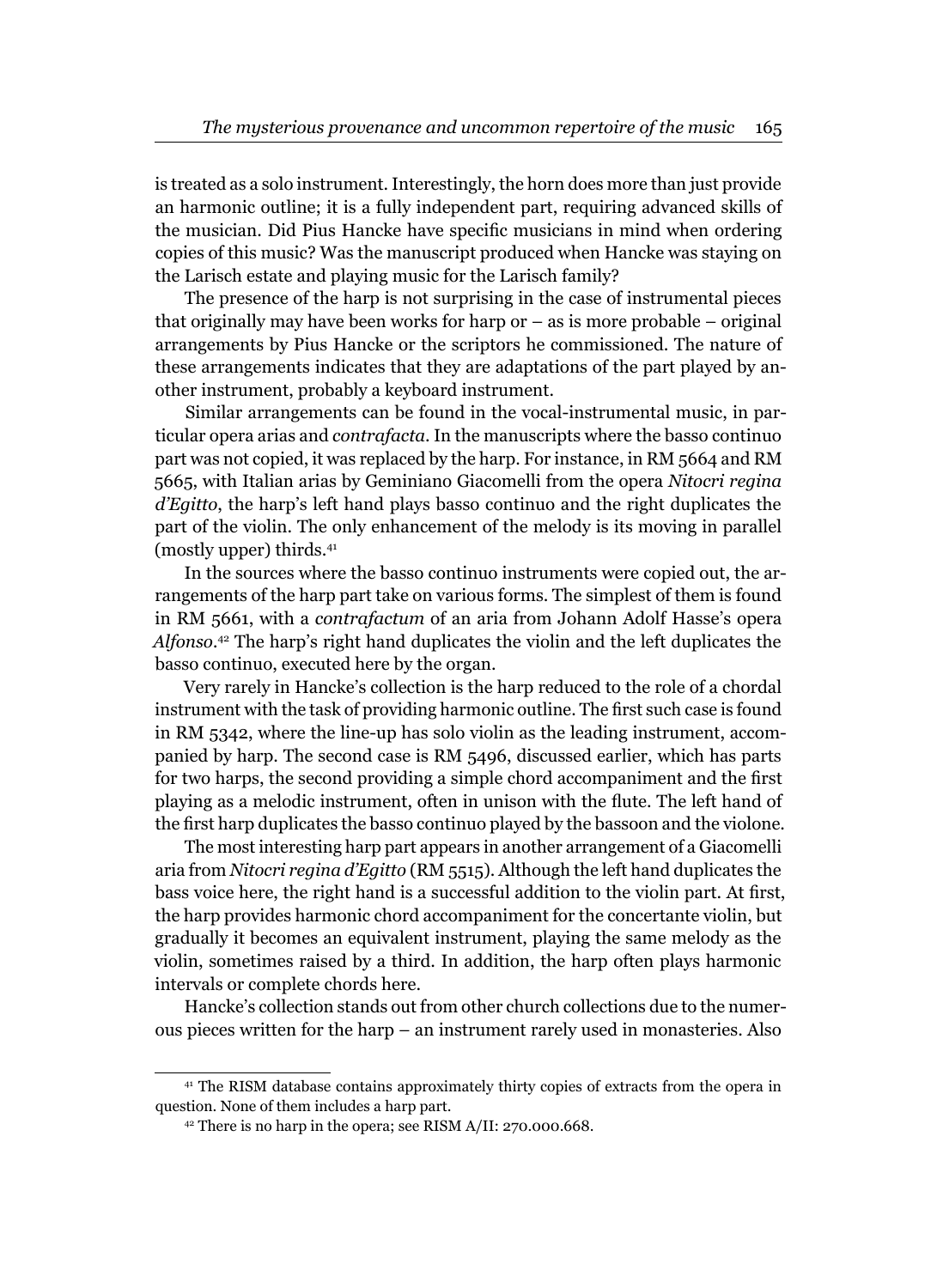interesting is the way this music was acquired. Father Hancke copied or ordered copies of music written originally for the harp, and some works without harp in their original forces were arranged with the addition of harp parts. Copying out only those parts that it was possible to perform in a given monastery was a usual practice during the eighteenth century, as the acquisition of music was an expensive, time-consuming and laborious procedure. In this context, Hancke's collection shows that he used carefully selected and usable repertoire only. It is highly likely that he played the harp and that the manuscripts belonged to him, not the monastery, which is yet another distinguishing feature of this collection compared to other collections of monastic provenance.

To conclude, it is worth noting the operatic arias included in the collection, not only *contrafacta*, common in eighteenth-century church repertoire, but also original arias with Italian text, written by such composers as the following:

– Carl Heinrich Graun: *Ifigenia in Aulide,*43 Demofoonte,44 Catone in Utica,45

– Geminiano Giacomelli: *Nitocri regina d'Egitto*, 46

– Johann Adolf Hasse: *Alfonso*, <sup>47</sup> *Didone abbandonata*, <sup>48</sup> *Ipermestra*, <sup>49</sup> *Semiramide riconosciuta*, <sup>50</sup> *Cajo Fabricio*, 51

– Francesco Feo: *Siface re di Numidia*52.

*Contrafacta* of Italian operatic arias are found very often in Silesian church music collections. Tomasz Jeż notes approximately 200 sources containing repertoire associated with the Neapolitan school.53 Hancke's collection adds another eight manuscripts to that number.54 Half the arias in this collection have the original Italian text. Did Father Hancke use them for domestic, amateur music making? Another possibility is that he copied the secular repertoire that he was interested in and later enhanced it with new texts, turning them into works that could be performed in a liturgical context. One example of this is an aria from J. A. Hasse's opera *Ipermestra*, where the soprano part was copied without the text.55

43 RM 4401/1 – *contrafactum*.

44 RM 4457/22 – *contrafactum*.

45 RM 4457/22 – *contrafactum*.

47 RM 5661 – double text: original text in Italian and Latin *contrafactum*.

48 RM 4457/20 – *contrafactum*.

 $49$  RM 5601 – soprano part without text.

50 RM 4457/13 – *contrafactum*.

51 RM 4453/8 – *contrafactum*.

52 RM 4177 – aria.

53 Tomasz Jeż, 'The reception of Neapolitan music in the monastic centres of baroque Silesia', in *Pergolesi Studies*, 8 (2012), 341–368. I would like to express my deep gratitude to Tomasz Jeż for offering me access to this paper before its publication.

54 During research conducted on Hancke's collection, the following anonymous copies were identified: five arias by Giacomelli, two by Hasse and one by Feo.

55 RM 5601.

<sup>&</sup>lt;sup>46</sup> All the manuscripts contain original arias with Italian text: RM 5529, RM 5664, RM 5665, RM 5341, RM 5515.